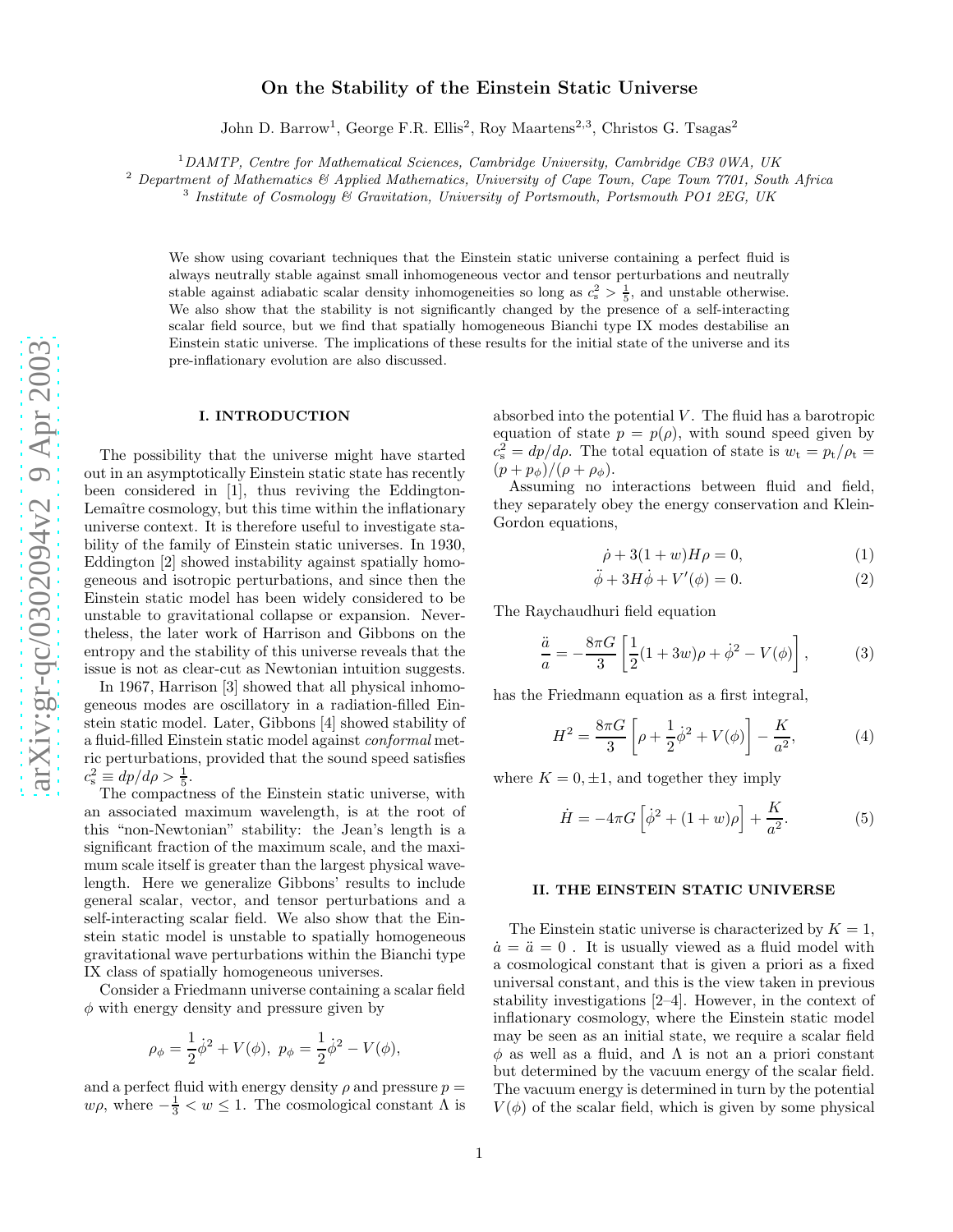model. An initial Einstein static state of the universe arises if the field starts out in an equilibrium position:

$$
V'(\phi_0) = 0, \ \ \Lambda = 8\pi G \, V(\phi_0). \tag{6}
$$

We will first discuss the simple case where  $V$  is trivial, i.e., a flat potential. A general Einstein static model has  $\dot{\rho} = 0 = V' = \ddot{\phi}$  by Eqs. (1)–(5), and satisfies

$$
\frac{1}{2}(1+3w)\rho_0 + \dot{\phi}_0^2 = V_0,
$$
\n(7)

$$
(1+w)\rho_0 + \dot{\phi}_0^2 = \frac{1}{4\pi G a_0^2}.
$$
 (8)

If the field kinetic energy vanishes, that is if  $\dot{\phi}_0 = 0$ , then by Eq. (8),  $(1+w)\rho_0 > 0$ , so that there must be fluid in order to keep the universe static; but if the static universe has only a scalar field, that is if  $\rho_0 = 0$ , then the field must have nonzero (but constant) kinetic energy [5,1]. Qualitatively, this means that there must be effective total kinetic energy, i.e.  $\rho_t + p_t > 0$ , in order to balance the curvature energy  $a^{-2}$  in the absence of expansion or contraction, as shown by Eq. (5).

Equations (7) and (8) imply

$$
w_{t} = -\frac{1}{3},\tag{9}
$$

$$
w_{\phi} = -\frac{1}{3} \left[ \frac{V_0 + (1 + 3w)\rho_0/2}{V_0 - (1 + 3w)\rho_0/6} \right].
$$
 (10)

It follows that  $w_{\phi} \leq -\frac{1}{3}$  since  $w > -\frac{1}{3}$  and  $\rho_0 \geq$ 0. In other words, the presence of matter with (noninflationary) pressure drives the equation of state of the scalar field below  $-\frac{1}{3}$ . If the field has no kinetic energy, then by Eqs.  $(7)$  and  $(8)$ , its equation of state is that of a cosmological constant,

$$
\dot{\phi}_0 = 0 \Rightarrow w_{\phi} = -1. \tag{11}
$$

If there is no fluid  $(\rho_0 = 0)$ , then the field has maximal kinetic energy,

$$
\rho_0 = 0 \Rightarrow w_{\phi} = -\frac{1}{3} = w_{t}.
$$
\n(12)

In this case, the field rolls at constant speed along a flat potential,  $V(\phi) = V_0$ . Dynamically, this pure scalar field case is equivalent to the case of  $w = 1$  pure fluid with cosmological constant. This can be seen as follows: equating the radii  $a_0$  of the pure-field and fluid-plus- $\Lambda$  cases, using Eq. (8), implies  $V_0 = (1 + w)\rho_0$ , by Eq. (7). This then leads to  $w_{\phi} = -(3 + 5w)/(5 + 3w)$ , by Eq. (10). However, we know that  $w_{\phi} = -1$  for the fluid-plus- $\Lambda$  case, and equating the two forms of  $w_{\phi}$  leads to  $w = 1$ .

Thus there is a simple one-component type of Einstein static model, which may be realised by perfect fluid universes with cosmological constant (the pure scalar field case is equivalent to the  $w = 1$  fluid model). This is the case considered by Eddington, Harrison and Gibbons. The general case, of most relevance to cosmology, involves a scalar field with nontrivial potential  $V(\phi)$ , so that the Einstein static model is an initial state, corresponding to an equilibrium position  $(V_0' = 0)$ . This general case is a two-component model, since in addition to the scalar field, a fluid is necessary to provide kinetic energy and keep the initial model static.

## III. INHOMOGENEOUS PERTURBATIONS OF THE FLUID MODEL

We consider first the effect of inhomogeneous density perturbations on the simple one-component fluid models. Density perturbations of a general Friedmann universe are described in the 1+3-covariant gauge-invariant approach by  $\Delta = a^2 D^2 \rho / \rho$ , where  $D^2$  is the covariant spatial Laplacian. The evolution of  $\Delta$  is given by [6]

$$
\ddot{\Delta} + (2 - 6w + 3c_s^2) H \dot{\Delta} + \left[ 12 (w - c_s^2) \frac{K}{a^2} + 4\pi G (3w^2 + 6c_s^2 - 8w - 1) \rho + (3c_s^2 - 5w) \Lambda \right] \Delta - c_s^2 D^2 \Delta - w \left( D^2 + 3\frac{K}{a^2} \right) \mathcal{E} = 0,
$$
\n(13)

where  $\mathcal E$  is the entropy perturbation, defined for a onecomponent source by

$$
p\mathcal{E} = a^2 D^2 p - \rho c_s^2 \Delta. \qquad (14)
$$

For a simple (one-component perfect-fluid) Einstein static background model,  $\mathcal{E} = 0$  and Eq. (13) reduces to

$$
\ddot{\Delta}_k = 4\pi G (1+w) \left[ 1 + (3 - k^2) c_s^2 \right] \rho_0 \Delta_k, \qquad (15)
$$

where we have decomposed into Fourier modes with comoving index k (so that  $D^2 \to -k^2/a_0^2$ ). It follows that  $\Delta_k$  is oscillating and non-growing, i.e. the Einstein static universe is stable against gravitational collapse, if and only if

$$
(k^2 - 3)c_s^2 > 1.
$$
 (16)

In spatially closed universes the spectrum of modes is discrete,  $k^2 = n(n+2)$ , where the comoving wavenumber n takes the values  $n = 1, 2, 3...$  in order that the harmonics be single-valued on the sphere [7,3]. Formally,  $n = 0$ gives a spatially homogeneous mode  $(k = 0)$ , corresponding to a change in the background, and the violation of the stability condition in Eq. (16) is consistent with the known result [2] that the Einstein static models collapse or expand under such perturbations. This follows from the Raychaudhuri equation (3).

For the first inhomogeneous mode  $(n = 1)$ , the stability condition is also violated, so that the universe is unstable on the corresponding scale if there is initial data satisfying the constraint equations. However this is a gauge mode which is ruled out by the constraint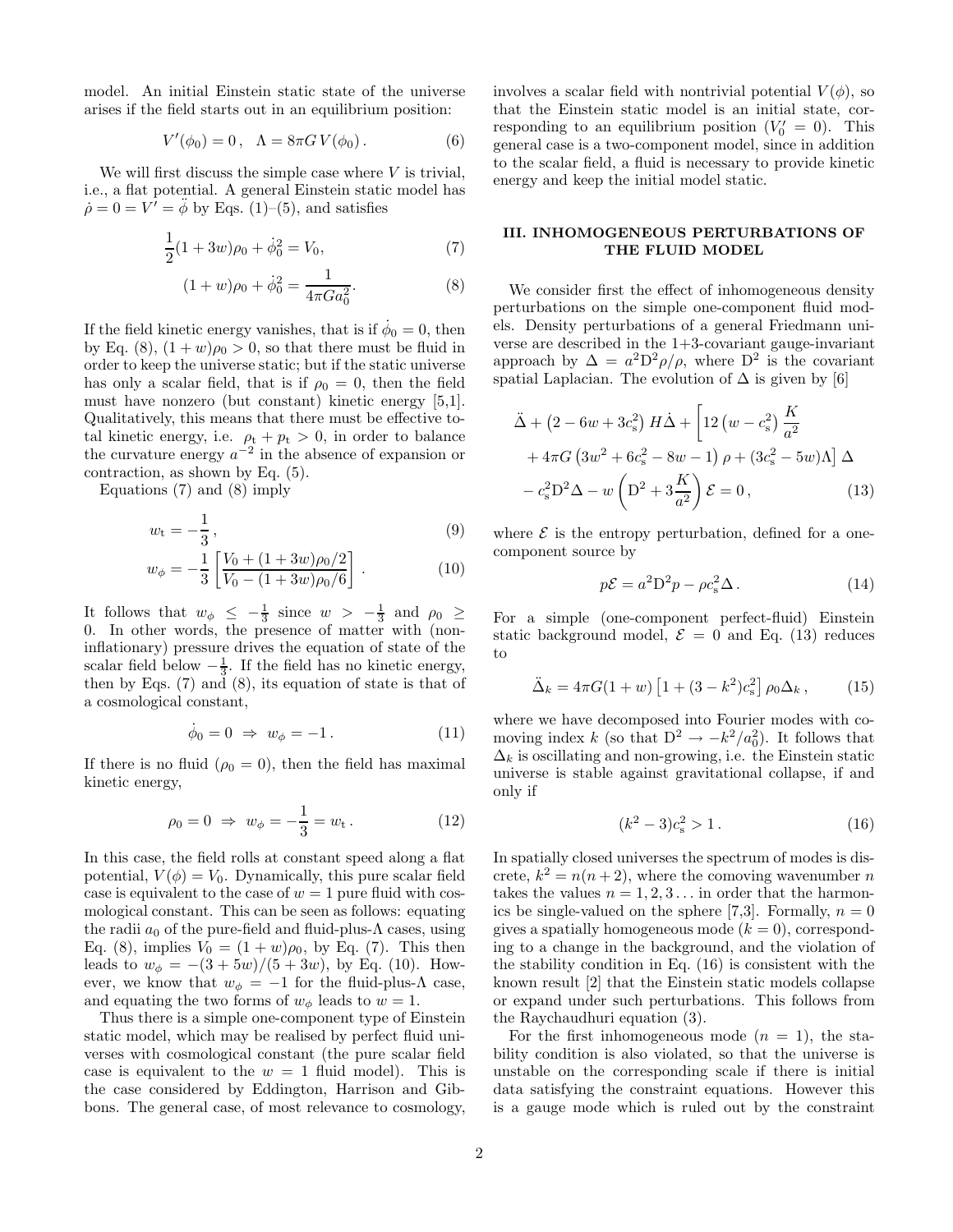equations  $(G_{0i} = 8\pi GT_{0i})$ . This mode reflects a freedom to change the 4-velocity of fundamental observers. (For multiple fluids with different velocities, one can in principle have isocurvature modes with  $n = 1$  that are not forced to zero by the Einstein constraint equations.) The physical modes thus have  $n \geq 2$ . Stability of all these modes is guaranteed if

$$
c_s^2 > \frac{1}{5} \,. \tag{17}
$$

This condition was also found by Gibbons [4] in the restricted case of conformal metric perturbations; we have generalized the result to arbitrary adiabatic density perturbations. Harrison [3] demonstrated stability for a radiation-filled model and instability of the dust-filled model, which are included in the above result.

Thus an Einstein static universe with a fluid that satisfies Eq. (17) (and with no scalar field), is neutrally stable against adiabatic density perturbations of the fluid for all allowed inhomogeneous modes. The case  $w = 1$  covers the pure scalar field (no accompanying fluid) models. When  $c_s^2 > 0$  the stability of the model is guaranteed by Eq. (16) for all but a finite number of modes. The universe becomes increasingly unstable as the fluid pressure drops. Clearly, a dust Einstein static universe  $(c_s^2 = 0)$  is always unstable. In that case, Eq. (15) reads  $\ddot{\Delta}_k = 4\pi G \rho_0 \Delta_k$ , implying exponential growth of  $\Delta_k$  (the Jeans instability; see [3]).

The physical explanation of this rather unexpected stability lies in the Jeans length associated with the model [4]. Although there are always unstable modes (i.e., with wavelength above the Jeans scale) in a flat space, in a closed universe there is an upper limit on wavelength. It turns out that, for sufficiently large speed of sound, all physical wavelengths fall below the Jeans length. By Eq. (8), the maximum wavelength  $2\pi a_0$  depends on the equation of state and is given by

$$
\lambda_{\text{max}} = \sqrt{\frac{\pi}{G\rho_0(1+w)}}.
$$
\n(18)

The Jeans length is  $2\pi a_0/n_j$ , where  $\ddot{\Delta}_{k_j} = 0$  and  $k_j^2 =$  $n_i(n_i + 2)$ . Hence, by Eq. (15), we have

$$
\lambda_{\mathbf{j}} = \left(\frac{c_{\mathbf{s}}}{\sqrt{4c_{\mathbf{s}}^2 + 1 - c_{\mathbf{s}}}}\right) \lambda_{\max}.
$$
 (19)

Stability means  $\lambda < \lambda_j$ , which leads to Eq. (17). For dust,  $\lambda_i = 0$  and all the modes are clearly unstable. For radiation,  $\lambda_j = 0.61 \lambda_{\text{max}}$ , and for a stiff fluid  $\lambda_j = 0.81 \lambda_{\text{max}}$ . In both of these cases the Jeans length comprises a considerable portion of the size of the universe, and is greater than all allowed wavelengths. This would also place important restrictions on the evolution of non-linear density inhomogeneities by shock damping or black hole formation.

We also note that the stability condition entails neutral stability; the oscillations in  $\Delta$  are not damped by expansion, since the background is static. In the cosmological context, where an initial Einstein static state begins to expand under a homogeneous perturbation, the expansion will damp the inhomogeneous perturbations. However, the Einstein static will not be an attractor; instead, the attractor will be de Sitter spacetime.

Vector perturbations of a fluid are governed by the comoving dimensionless vorticity  $\varpi_a = a\omega_a$ , whose modes satisfy the propagation equation

$$
\dot{\varpi}_k = -\left(1 - 3c_s^2\right)H\varpi_k\,. \tag{20}
$$

For a fluid Einstein static background, this reduces to

$$
\dot{\varpi}_k = 0 \,, \tag{21}
$$

so that any initial vector perturbations remain frozen. Thus there is neutral stability against vector perturbations for all equations of state on all scales.

Gravitational-wave perturbations of a perfect fluid may be described in the covariant approach [8] by the comoving dimensionless transverse-traceless shear  $\Sigma_{ab}$  =  $a\sigma_{ab}$ , whose modes satisfy

$$
\ddot{\Sigma}_k + 3H\dot{\Sigma}_k + \left[\frac{k^2}{a^2} + 2\frac{K}{a^2}\right] \n-\frac{8\pi G}{3}(1+3w)\rho + \frac{2}{3}\Lambda \left[\Sigma_k = 0\right].
$$
\n(22)

For the Einstein static background, this becomes

$$
\ddot{\Sigma}_k + 4\pi G \rho_0 (k^2 + 2)(1 + w) \Sigma_k = 0, \qquad (23)
$$

so that there is neutral stability against tensor perturbations for all equations of state on all scales. However this analysis does not cover spatially homogeneous modes. It turns out that there are various unstable spatially homogeneous anisotropic modes, for example a Bianchi type IX mode which we discuss below. The associated anisotropies can die away in the case where the instability results in expansion. If this is the case, despite the extra spatially homogeneous unstable modes, the expanding inflationary universe will be an attractor.

In summary, for the simplest models (one-component perturbations), we find neutral stability on all physical inhomogeneous scales against adiabatic density perturbations if  $c_s^2 > \frac{1}{5}$ , and against vector and tensor perturbations for any  $c_s^2$  and w, thus generalizing previous results.

#### IV. SCALAR-FIELD PERTURBATIONS

We turn now to the case of a self-interacting scalar field, i.e., where the scalar field is governed by a nonflat potential  $V(\phi)$ , with initial Einstein static state at  $\phi = \phi_0$ , i.e.,  $V'_0 = 0 = \dot{\phi}_0$ . This is the general dynamical problem: the stability analysis of the Einstein static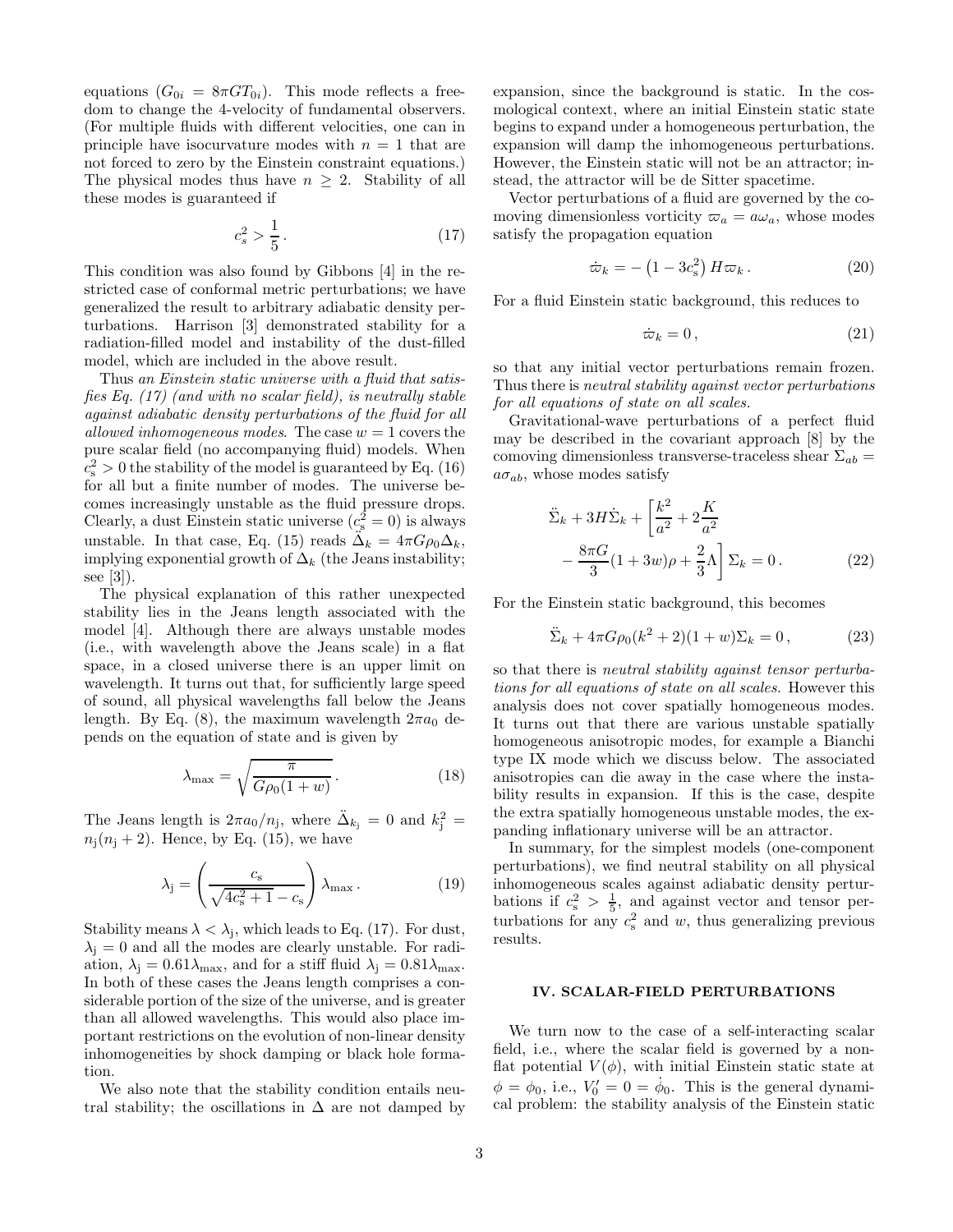universe as an initial equilibrium position within a physically motivated (non-flat) potential. (Some realizations of this scenario are discussed in [1].) Since we are interested only in the behaviour close to the Einstein static solution, we can treat  $H$  and  $V'$  as small in the perturbation equations. The lowest-order solution for density perturbations,  $\Delta_k^{(0)}$ , thus corresponds to  $H = 0 = V'$ , and is given by the fluid perturbation solution, Eq. (15),

$$
\Delta_k^{(0)}(t) = A_k \cos \omega_0 t + B_k \sin \omega_0 t, \qquad (24)
$$

$$
\omega_0^2 = 4\pi G (1+w)\rho_0 \left[ (k^2 - 3)c_s^2 - 1 \right] , \qquad (25)
$$

with  $A_k$  and  $B_k$  constants for each mode. The next order contains contributions from the scalar field perturbations,

$$
\Delta_k = \Delta_k^{(0)} + \Delta_k^{(1)} + \cdots, \quad \Delta_k^{(1)} = \Delta_{\phi k}, \tag{26}
$$

during the time when the background is close to the Einstein static equilibrium position.

The entropy term in Eq. (13) has no intrinsic fluid contribution since we assume the fluid is adiabatic. A scalar field generically has intrinsic entropy perturbations, which follow from Eq. (14) as [9]

$$
\mathcal{E}_{\phi} = \frac{1 - c_{\phi}^2}{w_{\phi}} \,\Delta_{\phi} \,. \tag{27}
$$

(See [10] for the corresponding expression in the metricbased perturbation formalism.) These entropy perturbations have a stabilizing effect on density perturbations of the scalar field: the entropy term in Eq. (13) cancels the preceding Laplacian term  $-c_{\phi}^{2}D^{2}\Delta_{\phi}$ , which would produce instability when  $c^2_{\phi} < 0$ ; what remains is the term  $-D^2\Delta_{\phi}$ , which contributes to stability.

For an initial Einstein static state, the entropy contribution from the scalar field to lowest order is,

$$
[w_{\phi} \mathcal{E}_{\phi}]_{k}^{(1)} = 2\Delta_{k}^{(1)}, \tag{28}
$$

where we used  $[c_{\phi}^2]^{(0)} = -1$ . There is also a relative entropy contribution, arising from the relative velocity between the field and the fluid. We expect this contribution to be negligible.

We now expand all the dynamical quantities in Eq. (13) to incorporate the lowest order effect of the selfinteracting scalar field. In particular,  $a = a_0 + a_{(1)}$  and  $\rho = \rho_0 + \rho_{(1)}$ , where  $\rho_{(1)} = \frac{1}{2} \dot{\phi}_{(1)}^2 + V_{(1)}$ , and similarly for the pressure. Then  $w \rightarrow w + w_{(1)}$ , where

$$
w_{(1)} = \frac{p_{(1)} - w \rho_{(1)}}{\rho}, \qquad (29)
$$

and  $c_s^2 \rightarrow c_s^2 + c_{(1)}^2$ , where  $c_{(1)}^2$  is determined by the form of the potential  $V(\phi)$  near  $\phi_0$ . It also follows from the background equations that

$$
H_{(1)}^2 = \frac{8\pi G}{3} \left[ \frac{1}{2} \dot{\phi}_{(1)}^2 + V_{(1)} \right] + \frac{2}{a_0^3} a_{(1)} ,\qquad (30)
$$

$$
\ddot{\phi}_{(1)} = -V'_{(1)}.
$$
\n(31)

Using these results, Eq. (13) gives the evolution equation for the contribution from scalar field perturbations:

$$
\ddot{\Delta}_k^{(1)} + \tilde{\omega}_0^2 \Delta_k^{(1)} = F \dot{\Delta}_k^{(0)} + G \Delta_k^{(0)}, \qquad (32)
$$

where

$$
\tilde{\omega}_0^2 = 4\pi G (1+w)\rho_0 \left[ (k^2 - 3)(c_s^2 + 2) - 1 \right] \tag{33}
$$
  

$$
F(t) = -(2 - 6w + 3c_s^2)H_{(1)}, \tag{34}
$$

$$
G(t) = \frac{1}{a_0^2} \left\{ 12[c_{(1)}^2 - w_{(1)}] + 24[w - c_s^2] \frac{a_{(1)}}{a_0} + 6ww_{(1)} + 6c_{(1)}^2 - 8w_{(1)} + [3w^2 - 8w + 6c_s^2 - 1] \frac{\rho_{(1)}}{\rho_0} + k^2 \left[ c_{(1)}^2 - 2c_s^2 \frac{a_{(1)}}{a_0} \right] \right\}.
$$
 (35)

The change in the frequency,  $\omega_0 \rightarrow \tilde{\omega}_0$ , shows the stabilizing effect of scalar-field entropy perturbations, which effectively increase the adiabatic sound speed term in  $\omega_0$ :  $c_s^2 \rightarrow c_s^2 + 2$ . The solution of Eq. (32) is given by Green's method in the form

$$
\Delta_k^{(1)} = \frac{\cos \tilde{\omega}_0 t}{\tilde{\omega}_0} \int \Delta_k^{(0)} \left[ (F \sin \tilde{\omega}_0 t) - G \sin \tilde{\omega}_0 t \right] dt \n- \frac{\sin \tilde{\omega}_0 t}{\tilde{\omega}_0} \int \Delta_k^{(0)} \left[ (F \cos \tilde{\omega}_0 t) - G \cos \tilde{\omega}_0 t \right] dt. \quad (36)
$$

Since  $\tilde{\omega}_0^2 > 0$ , for  $k^2 \geq 3$ , we see that stability is not changed by the introduction of scalar-field perturbations. We note that if general relativity is extended to include higher-order curvature corrections to the gravitational Lagrangian, then the existence and stability conditions for the Einstein static universe are changed in interesting ways [12] which are linked to the situation of general relativity plus a pure scalar field through the conformal equivalence of the two problems [13].

## V. SPATIALLY HOMOGENEOUS TENSOR PERTURBATIONS

We now investigate the stability of the Einstein static universe to spatially homogeneous gravitationalwave perturbations of the Bianchi type IX kind. The anisotropy in these spatially homogeneous perturbations, which is absent within the Friedmann family, is what allows for tensor modes.

The Einstein static universe is a particular exact solution of the Bianchi type IX, or Mixmaster, universe containing a perfect fluid and a cosmological constant. The Mixmaster is a spatially homogeneous closed (compact space sections) universe of the most general type. It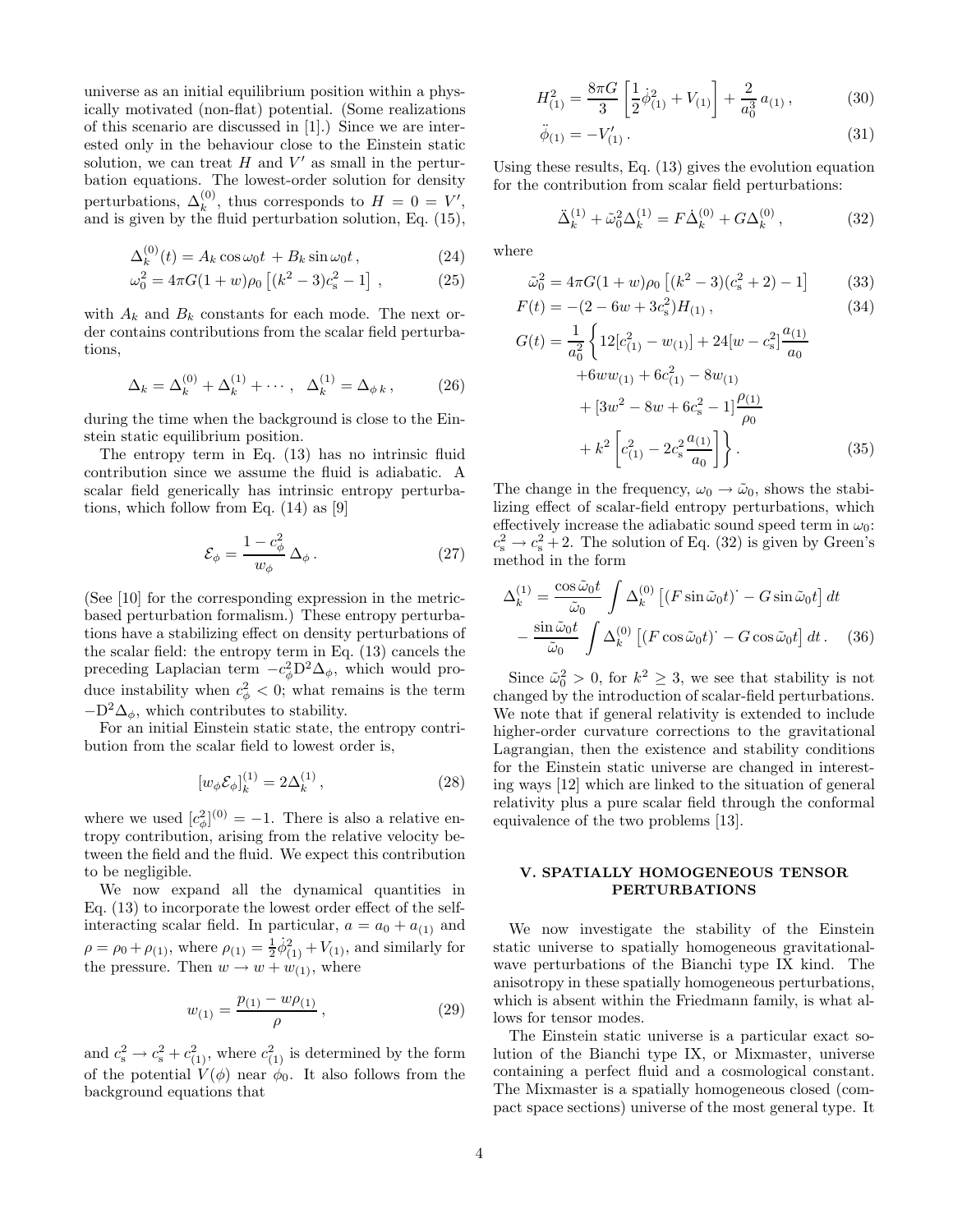contains the closed isotropic Friedmann universes as particular subcases when a fluid is present. Physically, the Mixmaster universe arises from the addition of expansion anisotropy and 3-curvature anisotropy to the Friedmann universe. It displays chaotic behaviour on approach to the initial and final singularities if  $w < 1$ . This is closely linked to the fact that, despite being a closed universe, its spatial 3-curvature is negative except when it is close to isotropy.

The diagonal type IX universe has three expansion scale factors  $a_i(t)$ , determined by the Einstein equations, which are [11]:

$$
\frac{(\dot{a}_1 a_2 a_3)}{a_1 a_2 a_3} = \frac{4[(a_2^2 - a_3^2)^2 - a_1^4]}{(a_1 a_2 a_3)^2} + \Lambda + 4\pi G(1 - w)\rho, \qquad (37)
$$

and the two equations obtained by the cyclic interchanges  $a_1 \rightarrow a_2 \rightarrow a_3 \rightarrow a_1$ , together with the constraint

$$
\frac{\ddot{a}_1}{a_1} + \frac{\ddot{a}_2}{a_2} + \frac{\ddot{a}_3}{a_3} = \Lambda - 4\pi G(1 + 3w)\rho, \tag{38}
$$

and the perfect fluid conservation equation (with w constant)

$$
\rho(a_1 a_2 a_3)^{w+1} = \text{ const.} \tag{39}
$$

The Einstein static model is the particular solution with all  $a_i = a_0$  = const. We consider the stability of this static isotropic solution by linearizing the type IX equations about it:  $a_i(t) = a_0 + \delta a_i(t)$ ,  $\rho(t) = \rho_0 + \delta \rho(t)$ , and  $\delta p = w \delta \rho$ .

The linearized field equations lead to

$$
\ddot{\delta a}_i + \frac{12}{a_0^2} \delta a_i = \frac{8}{a_0^2} (\delta a_1 + \delta a_2 + \delta a_3) + 4\pi G (1 - w) \delta \rho.
$$
 (40)

The conservation equation to linear order gives

$$
\delta \rho = -4 \left( \frac{\Lambda}{8\pi G} + \rho_0 \right) \left( \frac{\delta a_1 + \delta a_2 + \delta a_3}{a_0} \right). \tag{41}
$$

If we define an arithmetic-mean perturbed scale factor by

$$
\delta A(t) \equiv \frac{\delta a_1 + \delta a_2 + \delta a_3}{a_0} \,,\tag{42}
$$

then it obeys

$$
\ddot{\delta A} = 3\delta A \left[ \frac{4}{a_0^2} - (1 - w)(\Lambda + 8\pi G \rho_0) \right]
$$
  
= 
$$
\frac{3\delta A}{a_0^2} (1 + 3w).
$$
 (43)

The first term on the right-hand side arises from the pure spatially homogeneous gravitational wave modes of Bianchi type IX (i.e., with  $\delta \rho = 0 = \delta p$ ). The second

term on the right-hand side arises from the matter perturbations. Thus we see that the perturbation grows and the Einstein static solution is unstable to spatially homogeneous pure gravitational-wave perturbations of Bianchi type IX,

$$
\delta A \propto \exp\left(2t\sqrt{\frac{3}{a_0}}\right). \tag{44}
$$

When the matter perturbations are included the instability remains unless  $1 + 3w < 0$ , which we have ruled out for a fluid. In this case, the perturbations oscillate. This condition corresponds to a violation of the strong energy condition and this ensures that a Mixmaster universe containing perfect fluid matter will expand forever and approach isotropy. Notice that the matter effects disappear at this order when  $w = 1$ . This is a familiar situation in anisotropic cosmologies where a  $w = 1$ fluid behaves on average like a simple form of anisotropy "energy".

The instability to spatially homogeneous gravitational wave modes is not surprising. Mixmaster perturbations allow small distortions of the Einstein static solution to occur which conserve the volume but distort the shape. Some directions expand whilst others contract. Note that these  $SO(3)$ -invariant homogeneous anisotropy modes are different to the inhomogeneous modes considered in the perturbation analysis. Mixmaster oscillatory behaviour is not picked out by the eigenfunction expansions of perturbations of Friedmann models.

The relationship between the stability of the Einstein static to inhomogeneous and spatially homogeneous gravitational-wave perturbations can be considered in the light of the relationships between the Bianchi type modes and inhomogeneous modes. In open universes, Lukash [14] has pointed out the correspondence between Bianchi type VII anisotropy modes and the inhomogeneous gravitational wave perturbation spectrum that emerges when appropriate eignfunctions are chosen for solutions of the Helmholz equation on negatively curved spaces. These Bianchi type modes correspond to choosing complex wavenumbers [15,16]. In the case of a closed universe of Bianchi type IX a similar characterisation of the homogeneous tensor mode as arising by choice of an imaginary wave number would lead to the Mixmaster instability found above in the case of  $k^2 < -2$ . If such modes are admitted in the spectrum of perturbation modes for the closed geometry, then they will lead to instability. However, since superpositions of them lead to non self-adjointness of the Laplacian [17], there will be problems with quantum analogues of these modes and it is not clear that they are physically admissible in the real universe.